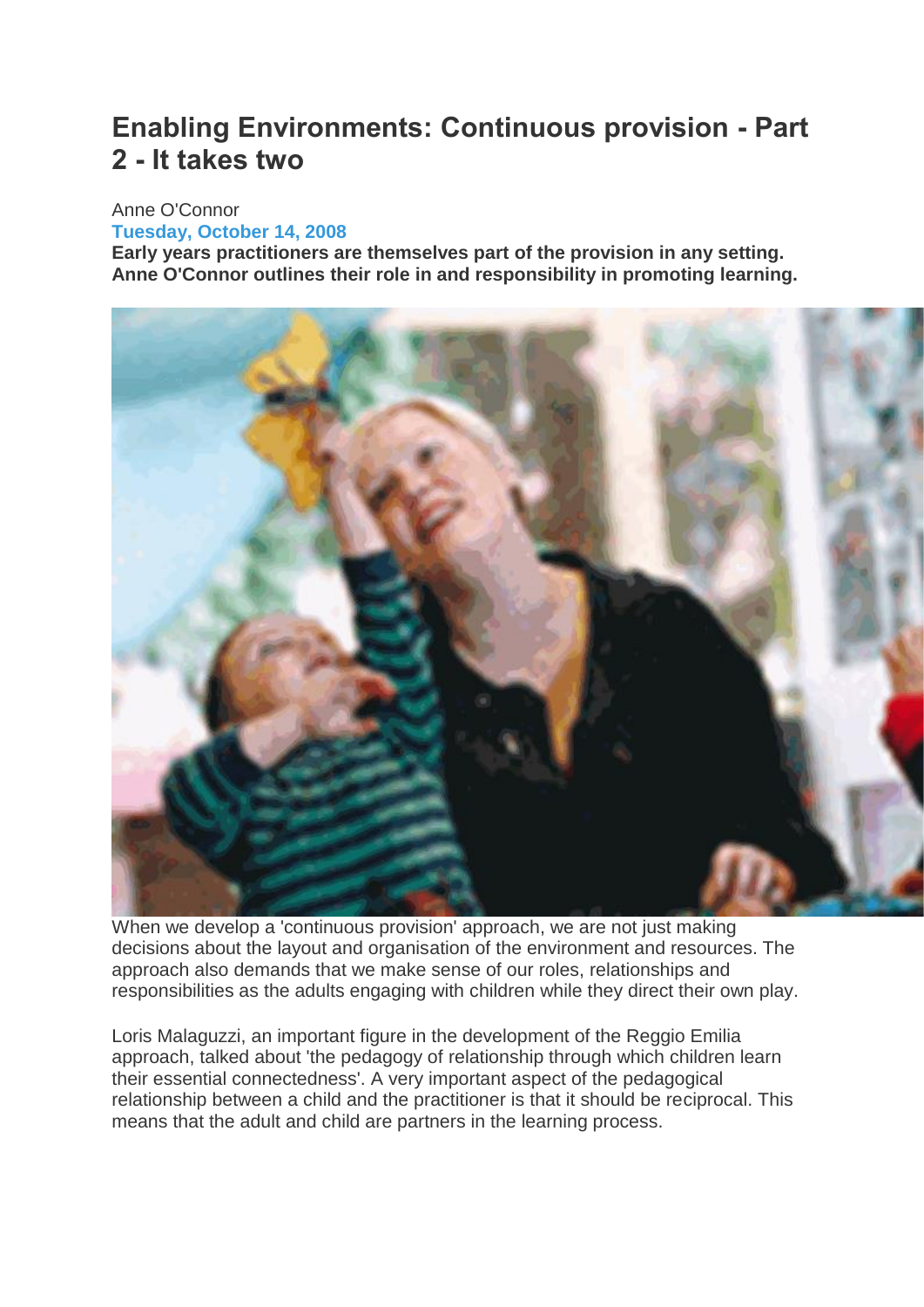Malaguzzi used the metaphor of throwing and catching a ball to describe the reciprocity of the learning relationship. The child throws the ball to the adult and it is thrown back and forth in a series of exchanges in which both are equal partners, constructing together the ideas and understanding.

If we think of active learning developing in this way, then we need to consider how we plan the environment so that the child is motivated to find and pick up the metaphorical 'ball' in the first place, in order to throw it to us. A continuous provision approach provides the space, time and encouragement for this to happen.

Just as importantly, we need to reflect on how our organisation and planning supports our availability and readiness as practitioners to spontaneously catch that 'ball' when it is thrown, and to engage with the learning process.

The Effective Provision of Pre-school Education Project suggests something similar when it talks about 'sustained shared thinking'. This is defined as 'where two or more individuals work together in an intellectual way to solve a problem, clarify a concept, evaluate an activity, extend a narrative, etc. Both parties must contribute to the thinking and it must develop and extend the understanding.'

An important feature of this is 'active listening' on the part of the adult. We need to 'hear' the child's thinking so that we can recognise and engage at the right level and with the right amount of reassurance, support and challenge.

## **OBSERVATION**

An in-depth knowledge of a child's experience, motivations and interests is the key to being able to reciprocate in this way. The relationship between families and practitioners is a valuable way of gathering this important information. Observation also has an important part to play in the process.

Being aware of a child's previous experiences enables us to recognise the way a child may incorporate them in their play. This knowledge provides us with evidence that a new concept, skill or attitude is embedded in a much more powerful way than if the child is presented with an assessment task outside of a context that is meaningful for them. Such tasks can only provide us with 'hit and miss' information. They might appear to have 'learned' something one day and yet have forgotten it the next.

But if a child who is 'wallowing' in high-quality play chooses to use a skill, explore a concept or display a positive disposition, then we can truly know the learning is embedded, because of the contextual meaning the child has brought to it.

Knowledge of a child's experience and how this links to their motivations and interests also helps us to plan responsively for their individual needs. This might involve providing enhancements to the continuous provision, in the form of specific resources, or a particular kind of input, such as a story or a visit.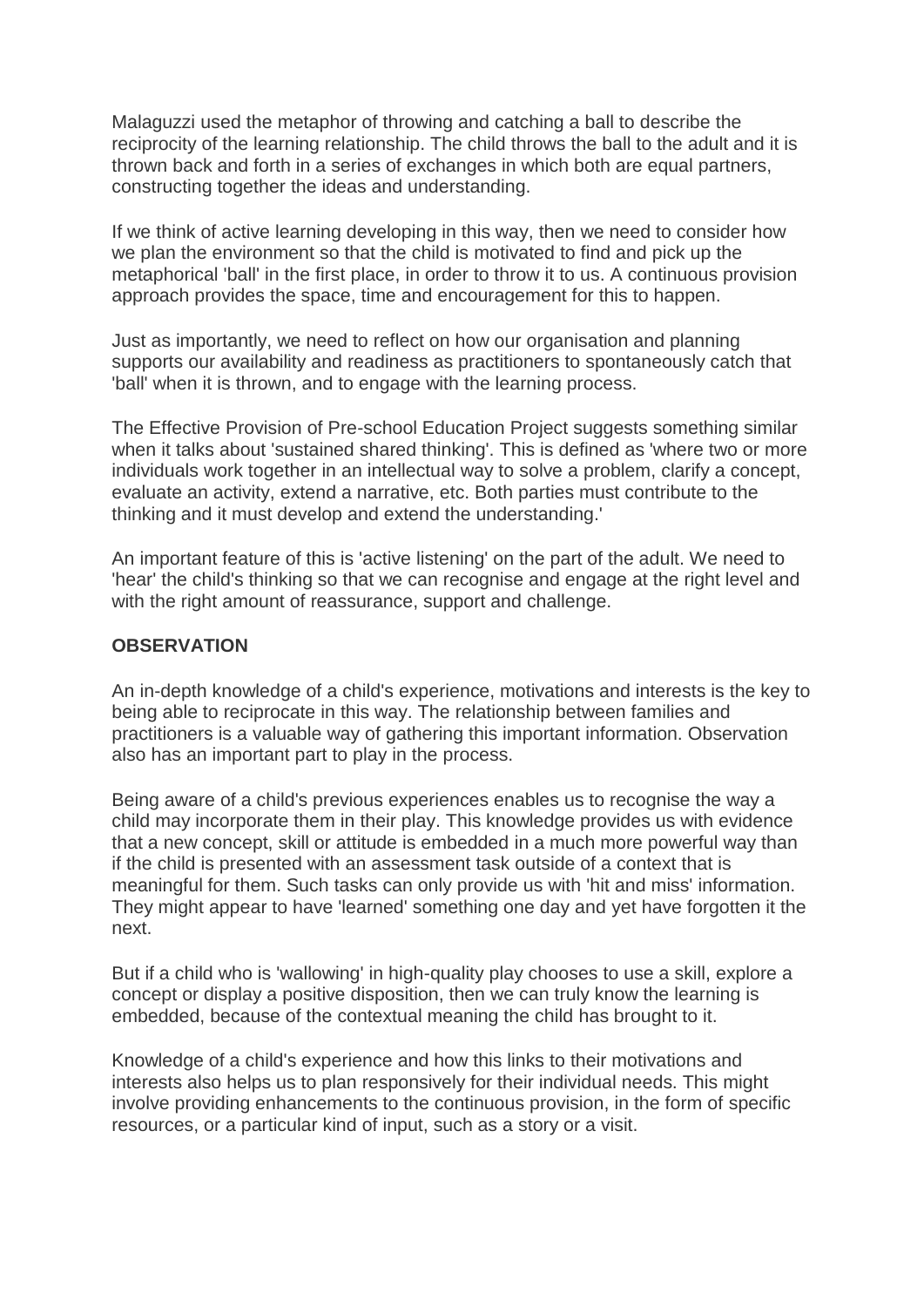# **ADULT ENGAGEMENT**

Just as importantly, we can plan to be ready to provide the particular kind of adult involvement that our observations tell us a child might need at any given time.

In her book, Sustaining Shared Thinking, Jenni Clark refers to the work of Christine Pascal and Tony Bertram in the Effective Early Learning project. This important research from Worcester College looked at the 'engagement' of practitioners, noting the range of adult behaviours that were observed among those involved in supporting early learning. The project identified these key features of adult behaviour in promoting thinking and learning:

**Sensitivity:** The adult's ability to be aware of the children's feelings and emotional well-being; the ability to empathise and to acknowledge children's feelings of insecurity and to offer support and encouragement.

**Stimulation:** The adult's ability to offer or introduce an activity or resource in a positive, exciting and stimulating way. This includes the ability to offer extra information or join in with play in a way that extends thinking or communication.

**Autonomy:** The adult's ability to give the children the freedom to experiment, support children with their decisions and judgements, encourage the expression of ideas, involve children in rule-making for everyone's safety and well-being.

#### **DEFINITIONS**

In practical terms, there are many different ways in which we engage with children and their learning. Here are the dictionary definitions of just a few.

**Enabler:** to empower, make possible, permit, prepare, set up

**Mediator:** to arbitrate, intercede, conciliate, negotiate, reconcile, restore harmony

**Observer:** to watch, concentrate on, take notice of, pick up on

**Role model:** to show how something is done, to demonstrate, to be someone worth imitating

**Facilitator:** to make easy, make possible, assist, smooth the progress

**Guide:** to advise, look after, accompany, influence

**Supporter:** to advocate for, comfort, defend, sustain

**Leader:** to inspire, prompt, motivate, support, be responsible

We also act as safety supervisors, tutors, play companions, coaches and admirers, and provide technical support for tricky things like buttons, scissors and shoelaces!